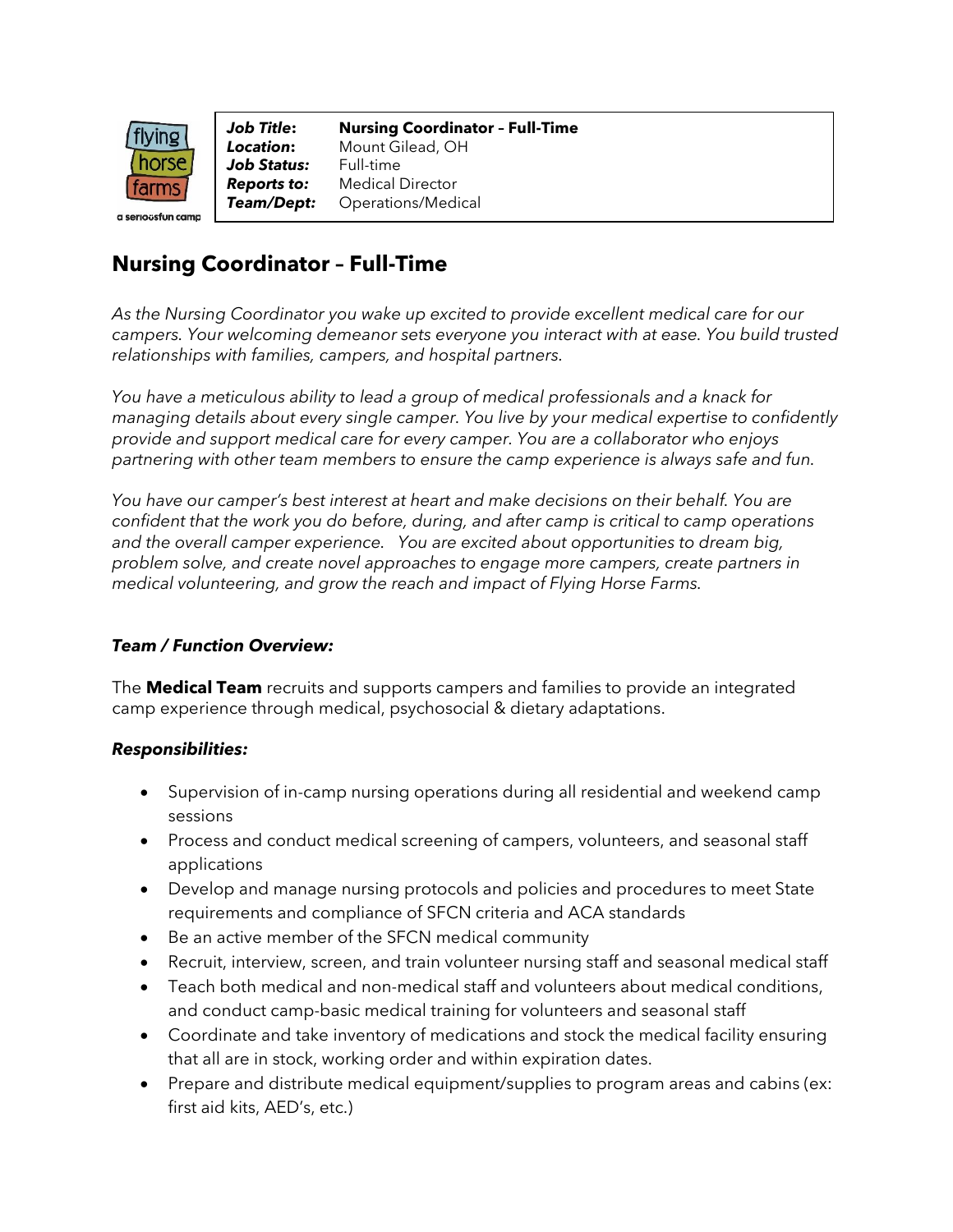- Actively participate in camper placement processes, which includes but is not limited to; medical analyses of campers by session, communication with families on camper status, follow up during and after camp with questions and/or medical concerns or clarification
- Under coordination of the Medical Director, develop and maintain partnership with pediatric hospitals including hospital champions
- Participate in weekly meetings, work on team projects, and be an active member of the Medical Team and Camp Operations Team
- Position is required to reside at camp during all summer and weekend camp sessions

### *Required Skills & Experience:*

- BSN in Nursing with at least two years of experience (pediatric preferred and leadership preferred)
- Registered Nursing License, valid in the State of Ohio
- Valid Driver's License
- Valid BLS for healthcare professional certifications (PALS and ACLS preferred)
- Proficiency with word processing, spreadsheet creation and online communication
- *Ability to live on-site during camp sessions*

## *Preferred Skills & Experience:*

- Work PT/PRN in a hospital position, to maintain skills and critical thinking
- Self-starter, with the ability to seek out projects
- Knowledge of pediatric care and be able to act as a medical resource for full time, seasonal and volunteer staff
- Believing the importance of camp and how it contributes to positive outcomes and holistic care of our campers
- Serve as a Preceptor for several nursing students, providing learning opportunities and positive outcomes while continuing current projects

# *Expectations & Requirements for all Flying Horse Farms Staff*

We live our Values. We are each responsible for knowing our values and nurturing our culture:

- We are All In. We demonstrate a willingness to do what it takes to get the job done, we are supportive and loyal, show up present and ready and we are passionate about "Campers First."
- We have an Attitude of Optimism. We find what is working and make more of that happen, demonstrate adaptability within ambiguity, spread joy and hope and ensure everyone we interact with feels "Welcomed Home."
- We are Trustworthy. We are consistent, dependable, and steady, truthful and operate with transparency, take ownership for our work and "See the Best" in others.